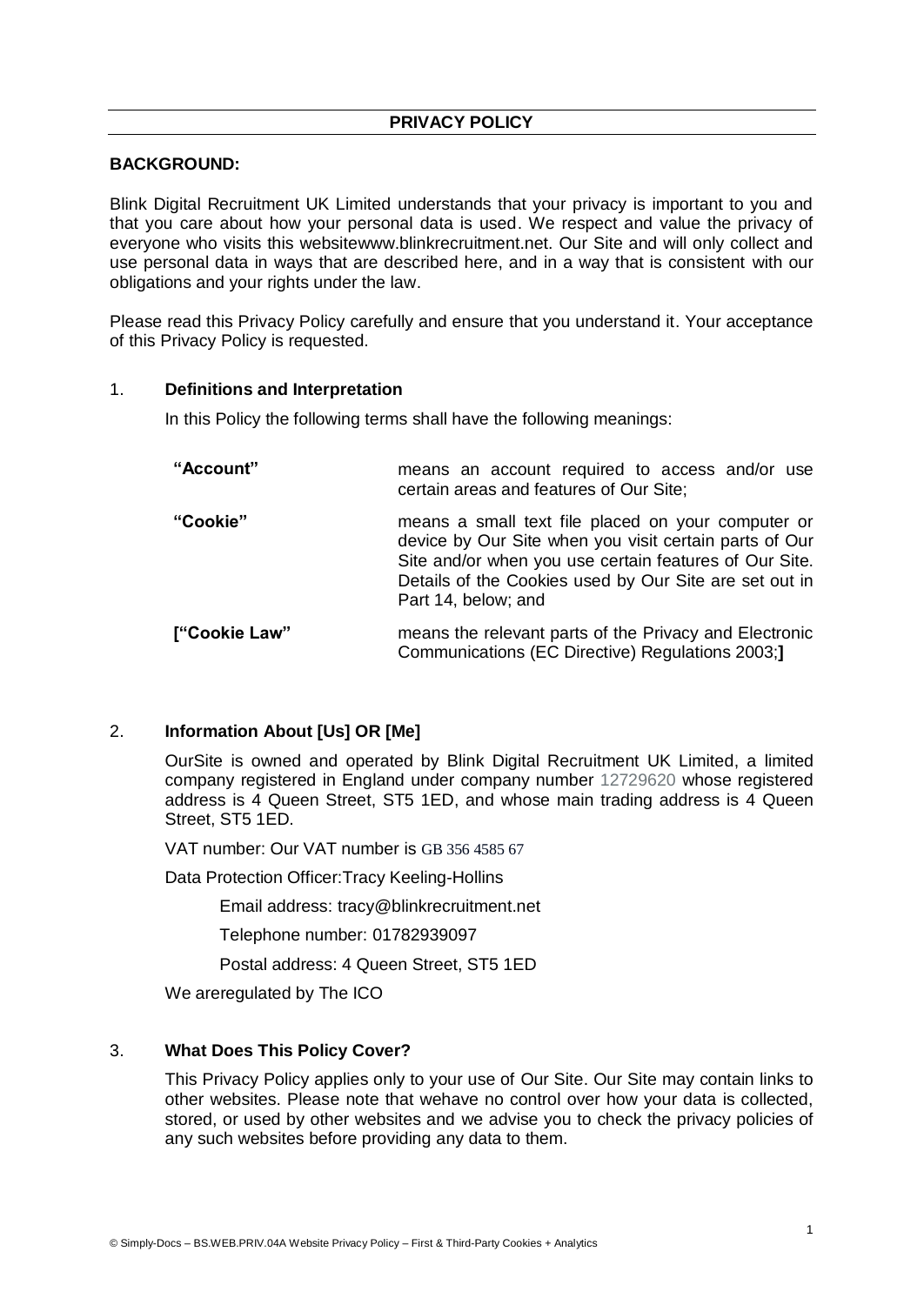#### 4. **What Is Personal Data?**

Personal data is defined by the UK GDPR and the Data Protection Act 2018 (collectively, "the Data Protection Legislation") as 'any information relating to an identifiable person who can be directly or indirectly identified in particular by reference to an identifier'.

Personal data is, in simpler terms, any information about you that enables you to be identified. Personal data covers obvious information such as your name and contact details, but it also covers less obvious information such as identification numbers, electronic location data, and other online identifiers.

#### 5. **What Are My Rights?**

Under the Data Protection Legislation, you have the following rights, which weI**]** will always work to uphold:

- a) The right to be informed about our collection and use of your personal data. This Privacy Policy should tell you everything you need to know, but you can always contact us to find out more or to ask any questions using the details in Part 15.
- b) The right to access the personal data wehold about you. Part 13 will tell you how to do this.
- c) The right to have your personal data rectified if any of your personal data held by us is inaccurate or incomplete. Please contact ususing the details in Part 15 to find out more.
- d) The right to be forgotten, i.e. the right to ask us to delete or otherwise dispose of any of your personal data that we hold. Please contact ususing the details in Part 15 to find out more.
- e) The right to restrict (i.e. prevent) the processing of your personal data.
- f) The right to object to us using your personal data for a particular purpose or purposes.
- g) The right to withdraw consent. This means that, if we arerelying on your consent as the legal basis for using your personal data, you are free to withdraw that consent at any time.
- h) The right to data portability. This means that, if you have provided personal data to us directly, we areusing it with your consent or for the performance of a contract, and that data is processed using automated means, you can ask us for a copy of that personal data to re-use with another service or business in many cases.
- i) Rights relating to automated decision-making and profiling. We do not use your personal data in this way.

For more information about our use of your personal data or exercising your rights as outlined above, please contact ususing the details provided in Part 15.

It is important that your personal data is kept accurate and up-to-date. If any of the personal data wehold about you changes, please keep us informed as long as we have that data.

Further information about your rights can also be obtained from the Information Commissioner's Office or your local Citizens Advice Bureau.

If you have any cause for complaint about ouruse of your personal data, you have the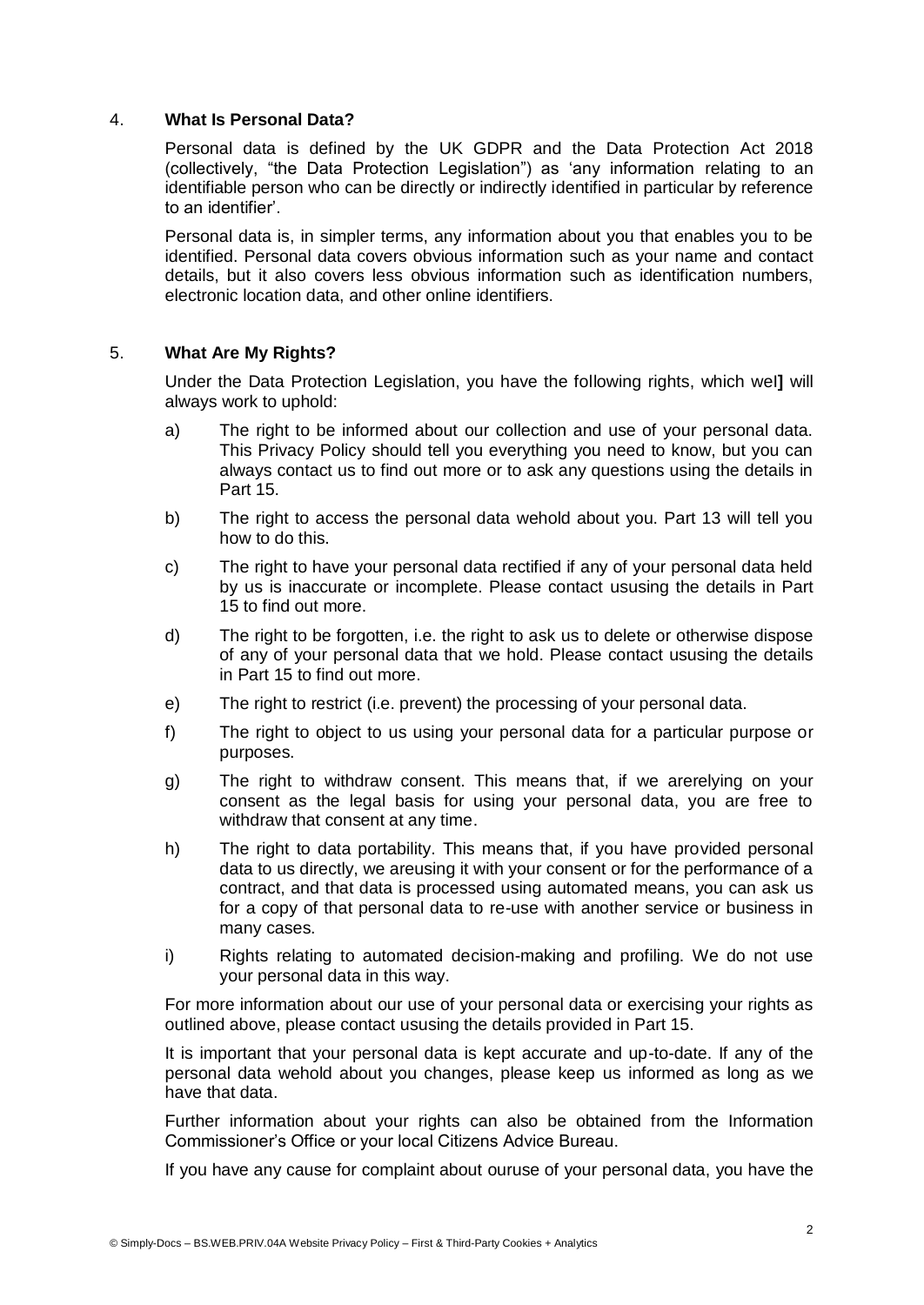right to lodge a complaint with the Information Commissioner's Office. We would welcome the opportunity to resolve your concerns ourselves, however, so please contact us first, using the details in Part 15.

#### 6. **What Data Do You Collect and How?**

Depending upon your use of Our Site, we may collect and hold some or all of the personal and non-personal data.Please also see Part 14 for more information about our use of Cookies and similar technologies

# 7. **How Do You Use My Personal Data?**

With your permission and/or where permitted by law, we may also use your personal data for marketing purposes, which may include contacting you by email and telephone with information, news, and offers on our services. You will not be sent any unlawful marketing or spam. We will always work to fully protect your rights and comply with our obligations under the Data Protection Legislation and the Privacy and Electronic Communications (EC Directive) Regulations 2003, and you will always have the opportunity to opt-out. Wewill always obtain your express opt-in consent before sharing your personal data with third parties for marketing purposes and you will be able to opt-out at any time.**]**

Third Parties whose content appears on Our Site may use third-party Cookies, as detailed below in Part 14. Please refer to Part 14 for more information on controlling cookies. Please note that wdo not control the activities of such third parties, nor the data that they collect and use themselves, and weadvise you to check the privacy policies of any such third parties.

We will only use your personal data for the purpose(s) for which it was originally collected unless wereasonably believe that another purpose is compatible with that or those original purpose(s) and need to use your personal data for that purpose. If we do use your personal data in this way and you wish us to explain how the new purpose is compatible with the original, please contact ususing the details in Part 15.

If we need to use your personal data for a purpose that is unrelated to, or incompatible with, the purpose(s) for which it was originally collected, we will inform you and explain the legal basis which allows us to do so.

In some circumstances, where permitted or required by law, we may process your personal data without your knowledge or consent. This will only be done within the bounds of the Data Protection Legislation and your legal rights.

# 8. **How Long Will You Keep My Personal Data?**

We will not keep your personal data for any longer than is necessary in light of the reason(s) for which it was first collected. Your personal data will therefore be kept for the following periods (or, where there is no fixed period, the following factors will be used to determine how long it is kept):

# 9. **How and Where Do You Store or Transfer My Personal Data?**

We will only store your personal data in the UK. This means that it will be fully protected under the Data Protection Legislation.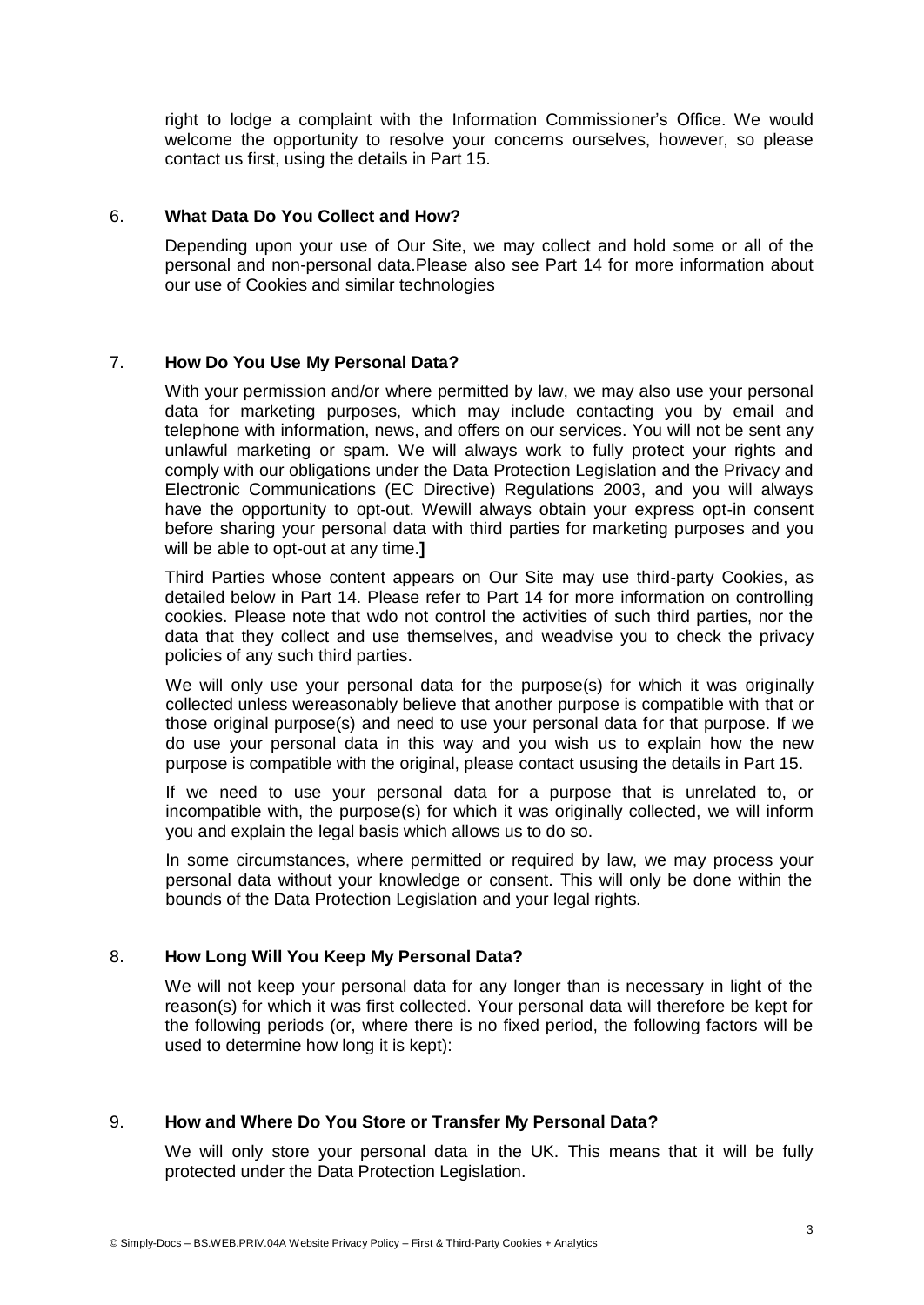# 10. **Do You Share My Personal Data?**

We will not share any of your personal data with any third parties for any purposes.

# 11. **How Can I Control My Personal Data?**

- 11.1 In addition to your rights under the Data Protection Legislation, set out in Part 5, when you submit personal data via Our Site, you may be given options to restrict our use of your personal data. In particular, we aim to give you strong controls on our use of your data for direct marketing purposes (including the ability to opt-out of receiving emails from us which you may do by unsubscribing using the links provided in our emails and at the point of providing your details.
- 11.2 You may also wish to sign up to one or more of the preference services operating in the UK: The Telephone Preference Service ("the TPS"), the Corporate Telephone Preference Service ("the CTPS"), and the Mailing Preference Service ("the MPS"). These may help to prevent you receiving unsolicited marketing. Please note, however, that these services will not prevent you from receiving marketing communications that you have consented to receiving.

# 12. **Can I Withhold Information?**

You may access **c**ertain areas of Our Site without providing any personal data at all. However, to use all features and functions available on Our Site you may be required to submit or allow for the collection of certain data.

# 13. **How Can I Access My Personal Data?**

If you want to know what personal data wehave about you, you can ask us for details of that personal data and for a copy of it (where any such personal data is held). This is known as a "subject access request".

All subject access requests should be made in writing and sent to the email or postal addresses shown in Part 15.

There is not normally any charge for a subject access request. If your request is 'manifestly unfounded or excessive' (for example, if you make repetitive requests) a fee may be charged to cover our administrative costs in responding.

We will respond to your subject access request within one month and of receiving it. Normally, we aim to provide a complete response, including a copy of your personal data within that time. In some cases, however, particularly if your request is more complex, more time may be required up to a maximum of three months from the date we receive your request. You will be kept fully informed of our progress.

## 14. **How Do You Use Cookies?**

Our Site may place and access certain first-party Cookies on your computer or device. First-party Cookies are those placed directly by us and are used only by us**]**. We use Cookies to facilitate and improve your experience of Our Site and to provide and improve our services. W**]** have carefully chosen these Cookies and have taken steps to ensure that your privacy and personal data is protected and respected at all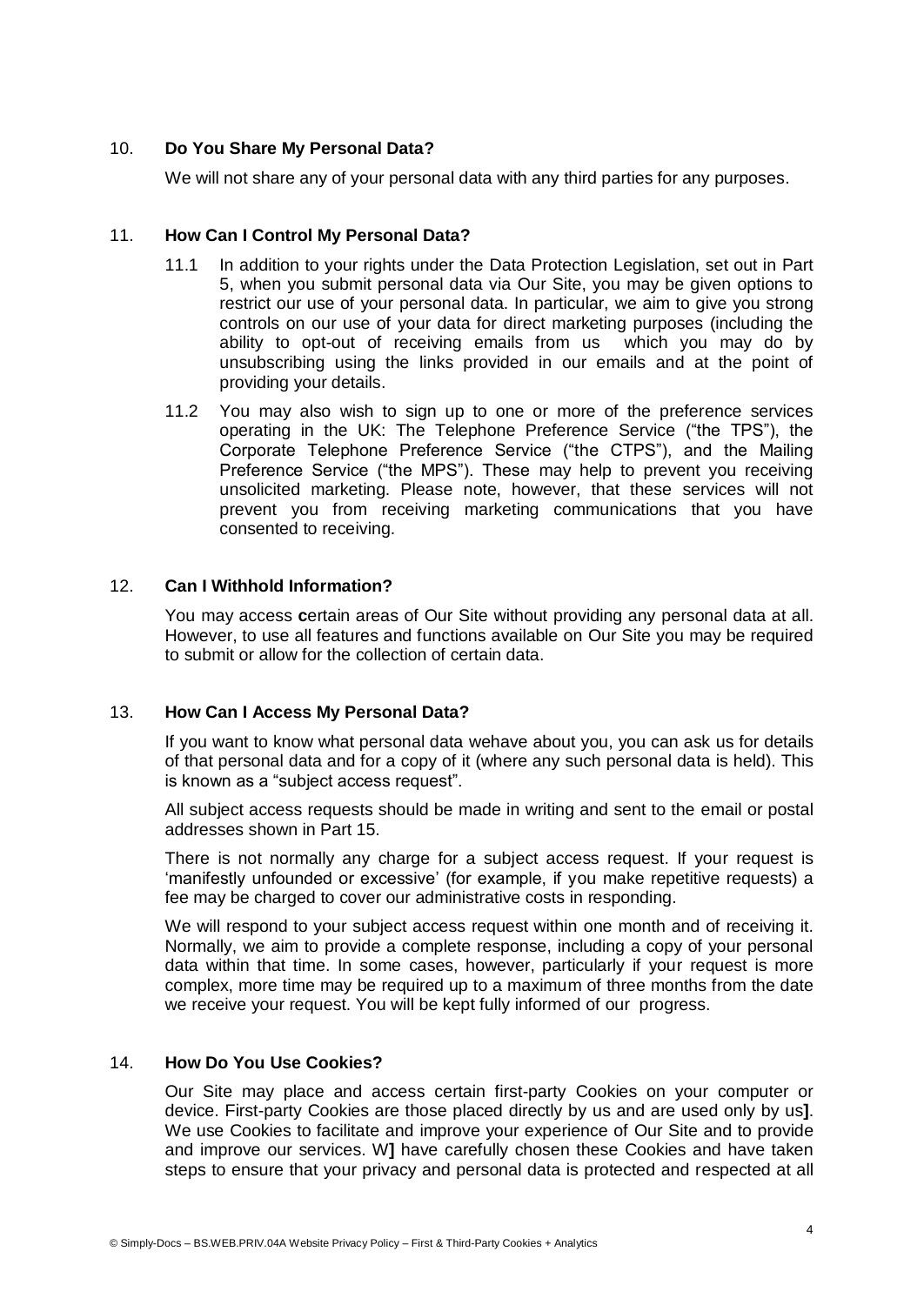times.

By using Our Site, you may also receive certain third-party Cookies on your computer or device. Third-party Cookies are those placed by websites, services, and/or parties other than us. Third-party Cookies are used on our Site for analytics. For more details, please refer to the table below. These Cookies are not integral to the functioning of Our Site and your use and experience of Our Site will not be impaired by refusing consent to them.

All Cookies used by and on Our Site are used in accordance with current Cookie Law.

Before Cookies are placed on your computer or device, you will be shown a pop up requesting your consent to set those Cookies. By giving your consent to the placing of Cookies you are enabling us to provide the best possible experience and service to you. You may, if you wish, deny consent to the placing of Cookies; however certain features of Our Site may not function fully or as intended. You will be given the opportunity to allow only first-party Cookies and block third-party Cookies.

Our Site uses analytics services provided by google. Website analytics refers to a set of tools used to collect and analyse anonymous usage information, enabling us to better understand how Our Site is used. This, in turn, enables usto improve Our **[**My**]** Site and the services offered through it.

The analytics service(s) used by Our Site use(s) Cookies to gather the required information. You do not have to allow us to use these Cookies, however whilst our use of them does not pose any risk to your privacy or your safe use of Our**]** Site, it does enable us to continually improve Our Site, making it a better and more useful experience for you.

In addition to the controls that we provide, you can choose to enable or disable Cookies in your internet browser. Most internet browsers also enable you to choose whether you wish to disable all Cookies or only third-party Cookies. By default, most internet browsers accept Cookies, but this can be changed. For further details, please consult the help menu in your internet browser or the documentation that came with your device.

You can choose to delete Cookies on your computer or device at any time, however you may lose any information that enables you to access Our Site more quickly and efficiently including, but not limited to, login and personalisation settings.

It is recommended that you keep your internet browser and operating system up-todate and that you consult the help and guidance provided by the developer of your internet browser and manufacturer of your computer or device if you are unsure about adjusting your privacy settings.**]**

# **How Do I Contact You?**

To contact us about anything to do with your personal data and data protection, including to make a subject access request, please use the following details (for the attention of Tracy Keeling-Hollins):

Email addresstracy@blinkrecruitment.net

Telephone number: 01782939097.

Postal Address: 4 Queen Street ST5 1ED